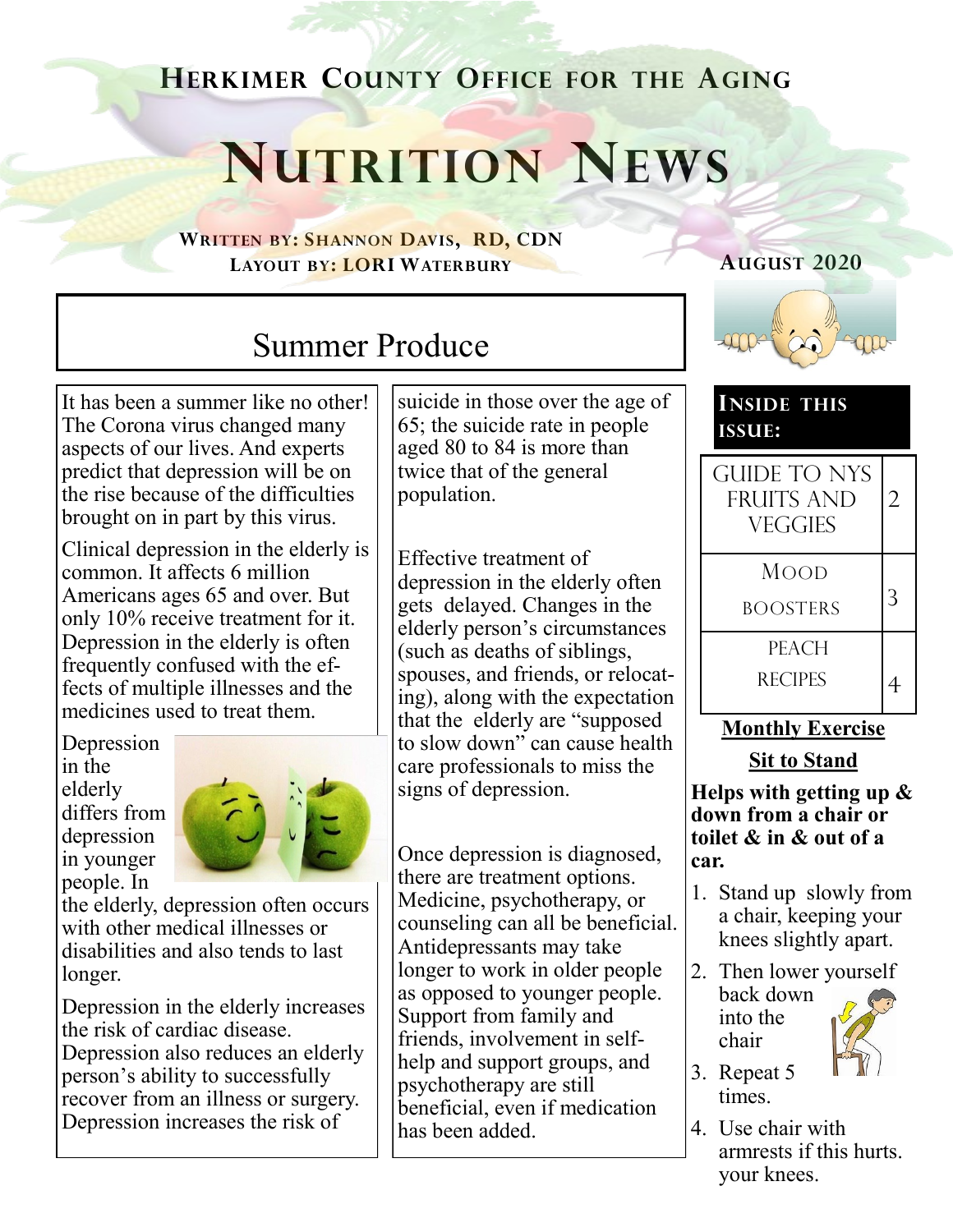The dog days of summer are upon us! Long, hot days with lots of opportunity to try out some of the wonderful seasonal produce, especially that at our Farmers' Markets! Exact crops and their availability will vary from region to region, but here is a list of some of the best options to be found his month!

**Apples:** most people think of apples as being available in the fall only! But there are some varieties that are available as early as July! Anther benefit to this local produce is that it can be kept in cold storage until spring.

**Basil:** this herb is mostly used for cooking and is included as a popular ingredient in tomato sauces or pesto sauce. A helpful hint– don't chop the leaves. Tear them for the most flavor.

**Blueberries:** upstate NY has a bountiful harvest of blueberries! And they can be picked and frozen for use for months to come. Try incorporating them into smoothies, muffins, or pancakes once the cold weather arrives!

**Cabbage:** cabbage is packed with vitamins and nutrients. It is a good source of both Vitamin K and Vitamin C. Be aware that it may be difficult on your digestive system though.

**Cantaloupe:** also knows as musk melon, this fruit is a good source of potassium and Vitamin C. It is also over 90% water so can be used to meet your fluid needs as well. It is abundant in our area in later summer, is low in calories, and high in fiber– a great snack option!

**Cucumbers:** one of our state's most popular summer vegetables! Cucumbers are also very high in water content. And they are easy to incorporate into salads! They also contain additional vitamins and minerals.

**Eggplant:** this dark purple vegetable is loaded with antioxidants. Antioxidants are thought to be effective in preventing the development of certain cancers.

**Garlic:** while mostly used as a seasoning, a benefit is that it can be stored year round and used during the cold months as well.

**Green Beans:** relatively easy to grow, even for amateur gardeners! Young, fresh green beans are a good source of Vitamin C, fiber, folate, and Vitamin K.

**Lettuce:** one of the few vegetables that is relatively low

in fiber. But it is very high in water content and can help you meet your fluid needs during the hot summer months. It is also a refreshing, light dinner on a hot, humid day– simply



make a salad and add your favorite lean protein.

**Peaches:** most people associate apples with NYS but NYS is also a leading producer of peaches! They are a quick, easy snack option, and they are easily incorporated into baked goods as well.

**Potatoes:** potatoes are available into the fall and winter but can be harvested in later summer as well. They are fat free, sodium free, and about 110 calories each! They also contain more potassium than a banana.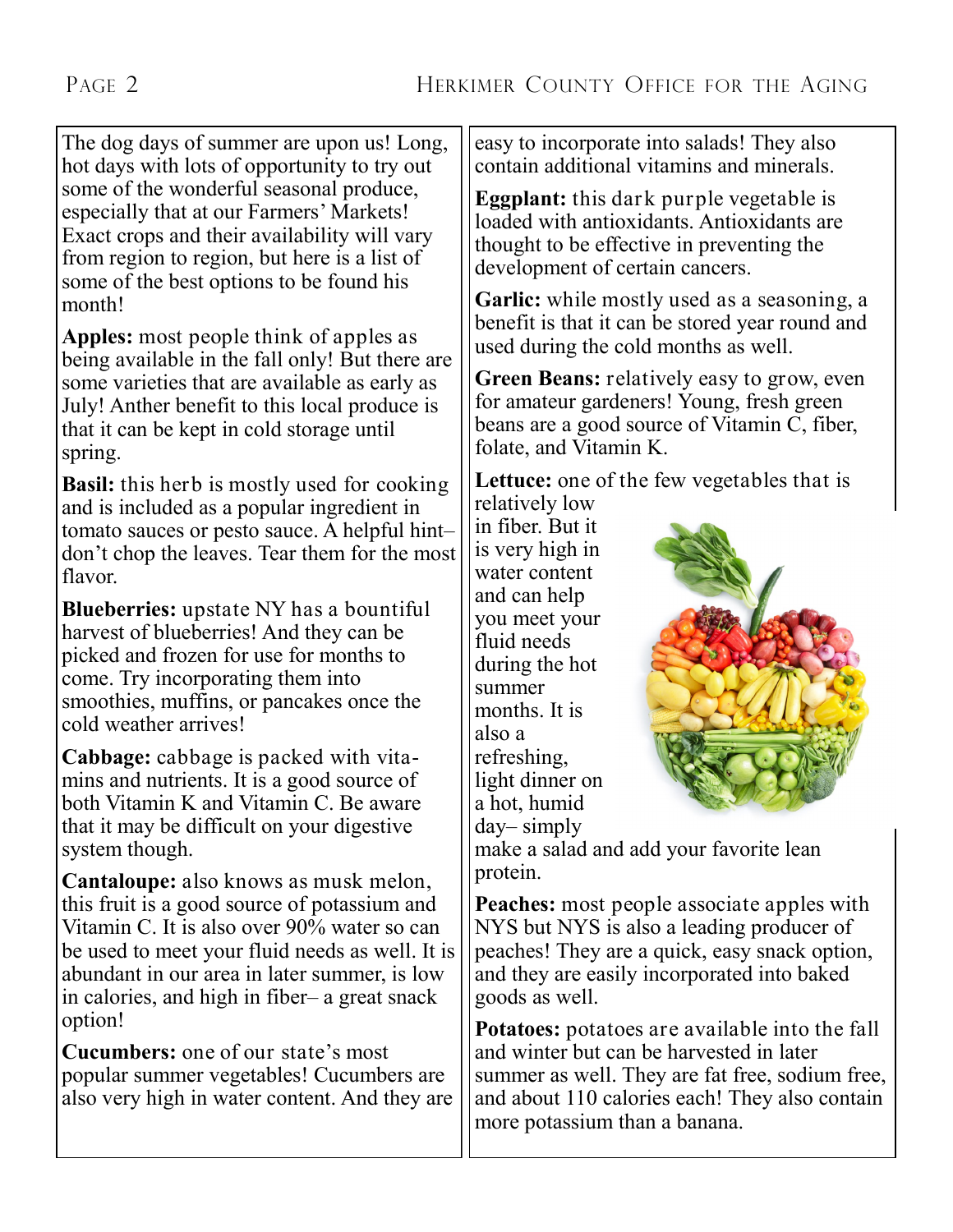**Zucchini:** most people that have a garden in upstate NY have a surplus of zucchini. It can be served fresh or in hot dishes such as pasta meals, or incorporated into baked goods, like zucchini bread. It is also high in antioxidants.

Of course, this is just a partial list of your local options! Explore a farmers' market for more!

Depression can have a large impact on our appetite, intake, and diet. Some people suffering from depression overeat, while others cannot seem to take in enough food to meet their basic nutritional needs. From time to time, we all feel "down." Research is beginning to show that there may be some foods you can eat that will actually give your mood a boost.

- 1. Seek out foods rich in Vitamin B12 and folic acid (also known as folate): These two vitamins appear to play a role in preventing mood disorders. They may also prevent central nervous system disorders and dementia. Folic acid is usually found in beans and greens, while Vitamin B12 can be found in fish, meats, poultry, and dairy products.
- 2. Enjoy fruits and vegetables regularly: Fruits and vegetables are packed with antioxidants and phytochemicals. Some studies show that both of these substances can improve your mental (and overall) health.
- 3. Eat selenium rich foods every day: Selenium is thought to act like an antioxidant in the body. Oxidative stress in the brain is associated with some cases of mild to moderate depression, especially in the elderly. The recommended daily allowance for selenium is 55 micrograms a day for both men and women. Whole grains are an excellent source of selenium. Other foods rich in selenium include beans and legumes, lean meat, and nuts and seeds.

4. Eat fish several times a week: Recent studies show that both men and women have a lower risk of depression if they regularly eat fish, particularly fish like salmon, which is high in omega-3 fatty acids. Good sources of omega-3 fatty

acids include herring, salmon, sardines, and tuna.

5. Get a daily dose of Vitamin D: Four recent studies show a link between low serum levels of Vitamin



D and a higher incidence of mood disorders. Very few foods naturally contain Vitamin D. Vitamin D can come from a variety of sources, including short periods of sun exposure, vitamin D supplements, and foods. Vitamin D can be found in fatty fish, such as salmon, tuna, and mackerel, beef liver, cheese, and egg yolks. However, our primary source of Vitamin D is fortified foods, such as breakfast cereals, breads, juices, and milk.

6. Treat yourself to to 1 oz of chocolate: Small amounts of chocolate, especially dark chocolate, increases the endorphins (or feel good chemicals) in the brain. Not only that, but dark chocolate also seems to have a heart healthy anticlogging effect in our blood vessels. One ounce of dark chocolate daily can have positive benefits on both your physical and mental well being.

Keep in mind that other foods may negatively impact mood. Reduce intake of foods high in saturated fats, reduce consumption of alcohol, and reduce your intake of caffeine to a moderate amount for maximum mood enhancing benefits.